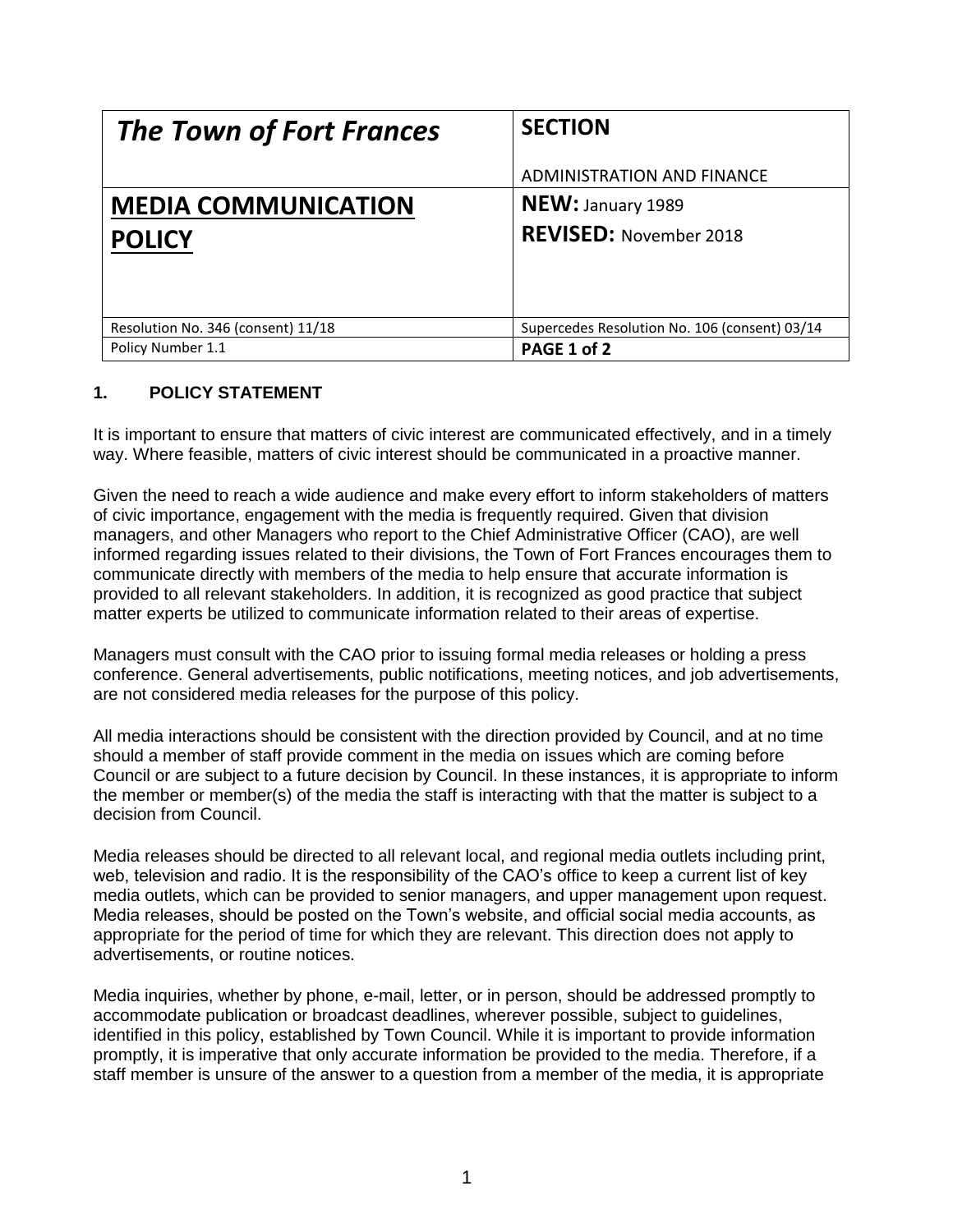for them to take additional time to research the answer, or seek direction from a more senior manager prior to responding.

Administration is expected to consider all media forms when evaluating publicity value for advertising initiatives.

#### **Guidelines for Divisions and Departments are as follows:**

- a) Respect the authority and responsibility of Town Council, whose Members are entitled to learn about proposed policy initiatives or major new programs, services or initiatives before information about them is released to the Media.
- b) Ensure that all media correspondence aligns with direction provided by Council.
- c) Consult with the CAO when preparing campaigns or strategies that require participation by the Mayor or Members of Council, or when preparing a response to a Media inquiry that could have implications for the Mayor or Members of Council or the Corporation. In these instances, the CAO may consult with the Mayor and members of Council prior to issuing a response.
- d) Keep confidential information that is related to matters before the courts, or under the jurisdiction of another authority such as the Police Services Board.
- e) Media requests, particularly for interviews or technical information, should be directed to knowledgeable staff. Managers are responsible to ensure that all staff in their divisions and departments who may be interacting with the media, have reviewed this policy, prior to them engaging with the media.

## **2. CRISIS COMMUNICATIONS**

In a crisis, timely, accurate, coordinated communication must be used to maintain or restore confidence. Divisions must advise the CAO's Office as soon as they identify an event or situation occurring in or affecting their division that may attract widespread interest to the Media. In these situations, it is imperative that accurate, timely information be provided to the public, however, consideration should also be given to whether it may be more appropriate for another agency such as law enforcement to take the lead in providing communications.

## **3. EMERGENCY COMMUNICATIONS**

The Town of Fort Frances Emergency Plan details the protocol for Emergency Media communications.

# **4. ELECTRONIC COMMUNICATION**

Information on the Town's policies, programs, services, and initiatives should be generally available to the public in a variety of formats including electronically using platforms such as the Town of Fort Frances website, and official social media presence. As many people use electronic media as their primary method of gathering information, divisions must: